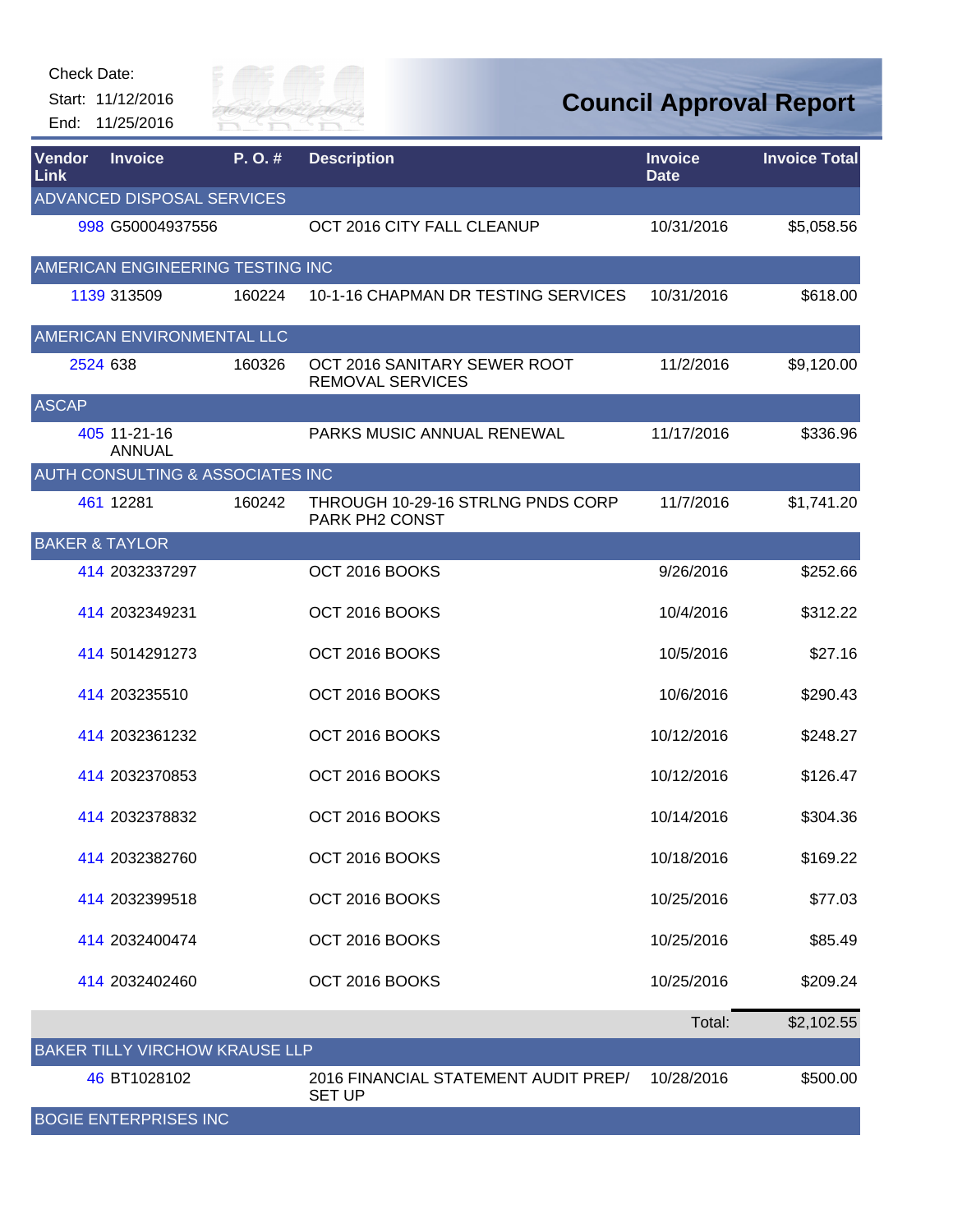| <b>Check Date:</b><br>Start: 11/12/2016<br>End: | 11/25/2016                                 | ay of<br><b>RIVER FAI</b> |                                                            |                               | <b>Council Approval Report</b> |
|-------------------------------------------------|--------------------------------------------|---------------------------|------------------------------------------------------------|-------------------------------|--------------------------------|
| <b>Vendor</b><br>Link                           | <b>Invoice</b>                             | P.O.#                     | <b>Description</b>                                         | <b>Invoice</b><br><b>Date</b> | <b>Invoice Total</b>           |
|                                                 | 2424 110316-1A                             | 160252                    | 11-3-16PIPELINE INSPECTION CAMERA                          | 11/3/2016                     | \$44,700.00                    |
|                                                 | 2424 110316-2A                             | 160349                    | 11-3-16 SEWER VACUUM TRUCK - CAPITAL                       | 11/3/2016                     | \$195,000.00                   |
|                                                 |                                            |                           |                                                            | Total:                        | \$239,700.00                   |
| <b>BOND, ANGIE</b>                              |                                            |                           |                                                            |                               |                                |
|                                                 | <b>1072 2016 TUITION</b><br><b>RMBRSMT</b> |                           | FALL SEMESTER 2016 TUITION<br>REIMBURSEMENT MICROECON      | 11/17/2016                    | \$968.82                       |
|                                                 | <b>BOUND TREE MEDICAL LLC</b>              |                           |                                                            |                               |                                |
|                                                 | 548 82313497                               |                           | OCT 2016 SUPPLIES                                          | 10/31/2016                    | \$602.31                       |
| <b>BUG BUSTERS INC</b>                          |                                            |                           |                                                            |                               |                                |
|                                                 | 2571 143862                                |                           | RODENT/PEST CONTROL MICE CONTROL<br>16 RTU'S/2AMBUSH       | 9/23/2016                     | \$201.00                       |
|                                                 | 2571 144000                                |                           | SEPT 2016 RODENT/PEST CONTROL<br><b>SERVICES</b>           | 9/30/2016                     | \$216.00                       |
|                                                 |                                            |                           |                                                            | Total:                        | \$417.00                       |
|                                                 | <b>CANON SOLUTIONS AMERICA INC</b>         |                           |                                                            |                               |                                |
|                                                 | 62 4020550159                              |                           | FIRE COPIER MAINTENANCE 11-29-2-27-17                      | 10/30/2016                    | \$595.13                       |
|                                                 | CEDAR SPECIALISTS & BEST PAINTING INC      |                           |                                                            |                               |                                |
| 2521 1580                                       |                                            | 160332                    | FINAL 20% PAYMENT PUBLIC WORKS<br><b>BUILDING PAINTING</b> | 11/8/2016                     | \$5,600.00                     |
| 2521 1579                                       |                                            | 160332                    | 80% FINISHED PAINTING EXTERIOR PUBLIC<br><b>WORKS BLDG</b> | 11/8/2016                     | \$22,400.00                    |
|                                                 |                                            |                           |                                                            | I otal:                       | \$28,000.00                    |
|                                                 | <b>CENGAGE LEARNING</b>                    |                           |                                                            |                               |                                |
|                                                 | 123 59171549                               |                           | OCT 2016 BOOKS                                             | 10/6/2016                     | \$152.75                       |
| <b>CENTER POINT INC</b>                         |                                            |                           |                                                            |                               |                                |
|                                                 | 412 1414515                                |                           | OCT 2016 BOOKS                                             | 10/1/2016                     | \$88.68                        |
| <b>CLAIRE YOUNG</b>                             |                                            |                           |                                                            |                               |                                |
|                                                 | 2576 2016 PRSDNTL<br><b>ELCTN</b>          |                           | 6.5hrs ELECTION DAY WORK @8.25/hr                          | 11/8/2016                     | \$53.63                        |
|                                                 | COMPUTER INTEGRATION TECHNOLOGY            |                           |                                                            |                               |                                |
|                                                 | 379 243672                                 | 160016                    | AUG 2016 MONTHLY MANAGED BACKUP<br><b>SERVICES</b>         | 7/15/2016                     | \$779.00                       |
|                                                 | 379 243782                                 | 160026                    | AUG 2016 MONTHLY MANAGED SERVICES                          | 7/15/2016                     | \$1,500.00                     |
|                                                 | 379 244385                                 | 160016                    | SEPT 2016 MANAGED BACKUP SERVICES                          | 8/15/2016                     | \$779.00                       |
|                                                 | 379 244723                                 | 160026                    | SEPT 2016 MONTHLY MANAGED SERVICES                         | 8/25/2016                     | \$1,500.00                     |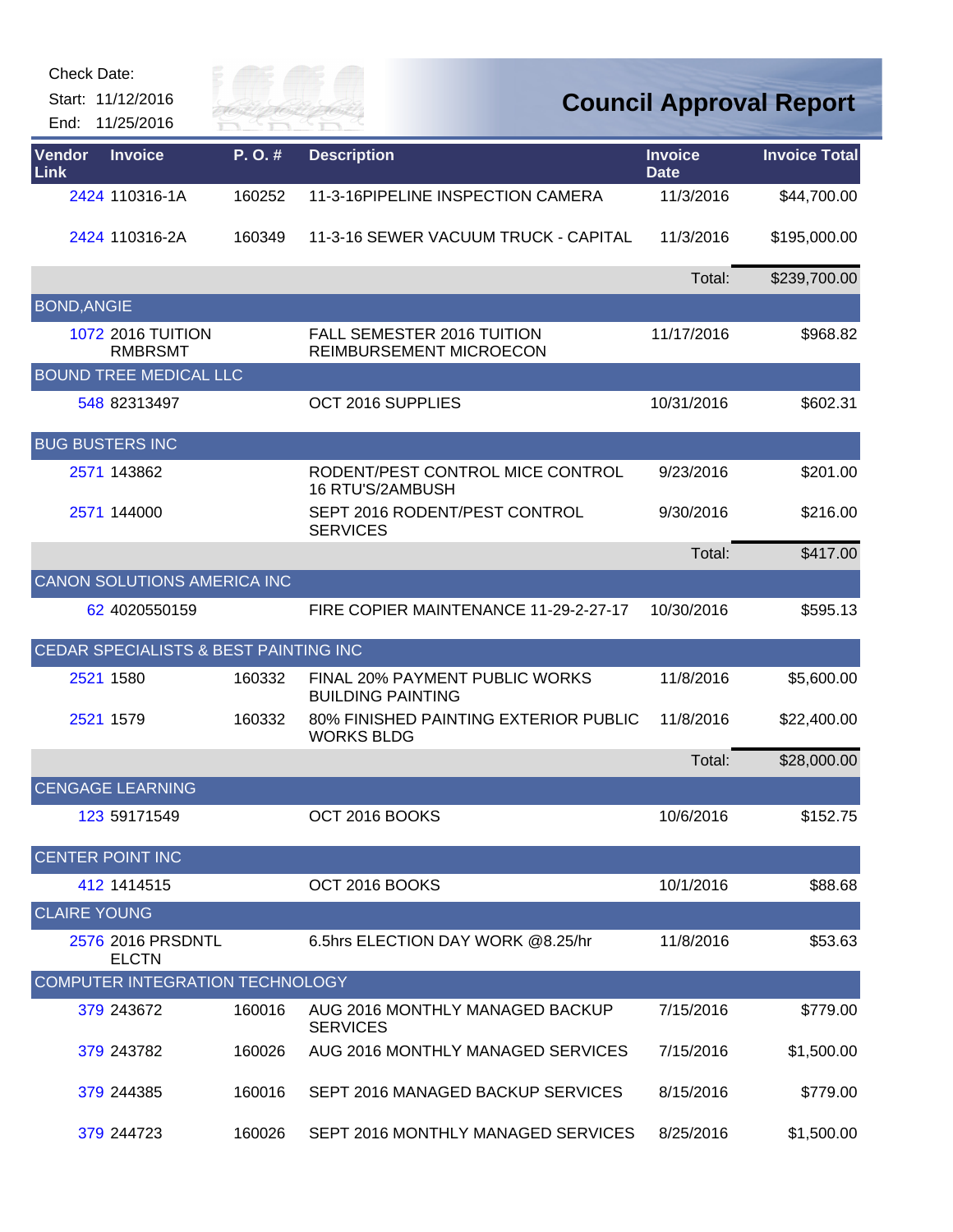Start: 11/12/2016 End: 11/25/2016



| Vendor<br>Link   | <b>Invoice</b>                      | P. O. # | <b>Description</b>                                                  | <b>Invoice</b><br><b>Date</b> | <b>Invoice Total</b> |
|------------------|-------------------------------------|---------|---------------------------------------------------------------------|-------------------------------|----------------------|
|                  | 379 104144                          |         | 2 YR SSL123 TIPSS SERVER CERTIFICATE<br>EXP 7-5-2018                | 8/31/2016                     | \$140.00             |
|                  | 379 245137                          | 160016  | OCT 2016 MANAGED BACKUP SERVICES                                    | 9/15/2016                     | \$779.00             |
|                  | 379 245393                          | 160026  | OCT 2016 BACKUP MONTHLY MANAGED<br><b>SERVICES</b>                  | 9/30/2016                     | \$1,500.00           |
|                  | 379 245921                          | 160016  | NOV 2016 MONTHLY MANAGED BACKUP<br><b>SERVICES</b>                  | 10/14/2016                    | \$779.00             |
|                  | 379 246000                          | 160026  | NOV 2016 MANAGED BACKUP SERVICES                                    | 10/17/2016                    | \$1,500.00           |
|                  |                                     |         |                                                                     | Total:                        | \$9,256.00           |
|                  | DARRELL'S SEPTIC SERVICE INC        |         |                                                                     |                               |                      |
|                  | 85 24185                            | 160081  | OCT 2016 HOFFMAN/DRY RUN PRKS PORTA 10/31/2016<br><b>RENTALS</b>    |                               | \$200.00             |
|                  | <b>DAVID HOLODNACK</b>              |         |                                                                     |                               |                      |
|                  | 2573 SFTY EYWR<br>2016              |         | 2016 SAFETY EYEWEAR REIMBURSEMENT                                   | 11/9/2016                     | \$99.00              |
|                  | 2573 2016 SFTY<br><b>FTWR RMBRS</b> |         | 2016 SAFETY FOOTWEAR<br><b>REIMBURSEMENT</b>                        | 11/18/2016                    | \$150.00             |
|                  |                                     |         |                                                                     | Total:                        | \$249.00             |
| <b>DEMCO INC</b> |                                     |         |                                                                     |                               |                      |
|                  | 577 598884                          |         | OCT 2016 LIB SUPPLIES                                               | 10/20/2016                    | \$411.53             |
|                  | <b>DESIGNER PROPERTIES</b>          |         |                                                                     |                               |                      |
|                  | 468 NOV 2016<br><b>SOLAR</b>        |         | NOVEMBER 2016 SOLAR REFUND 702<br>TROY ST 9364-00                   | 11/8/2016                     | \$122.84             |
|                  | <b>ENTERPRISE FM TRUST</b>          |         |                                                                     |                               |                      |
|                  | 456 FBN3122179                      | 160028  | NOV 2016 POOL CAR LEASE AND<br><b>MAINTENANCE</b>                   | 11/3/2016                     | \$1,151.93           |
|                  | EO JOHNSON CO INC                   |         |                                                                     |                               |                      |
|                  | 98 CNIN878834                       |         | SAMSUNG COPIER 7-15-16 TO 10-14-16 USE 10/10/2016<br><b>CHARGES</b> |                               | \$105.50             |
|                  | 98 19553506                         |         | 10-21 / 11-21-16 SAMSUNG MULTI COPIER<br><b>BASE PAYMNTS</b>        | 10/17/2016                    | \$219.04             |
|                  |                                     |         |                                                                     | Total:                        | \$324.54             |
|                  | <b>EXPERIAN EXP PAY CC</b>          |         |                                                                     |                               |                      |
|                  | 2562 CD1707003205                   |         | FINANCE DIRECTOR BACKGROUND CHECK 10/28/2016                        |                               | \$25.24              |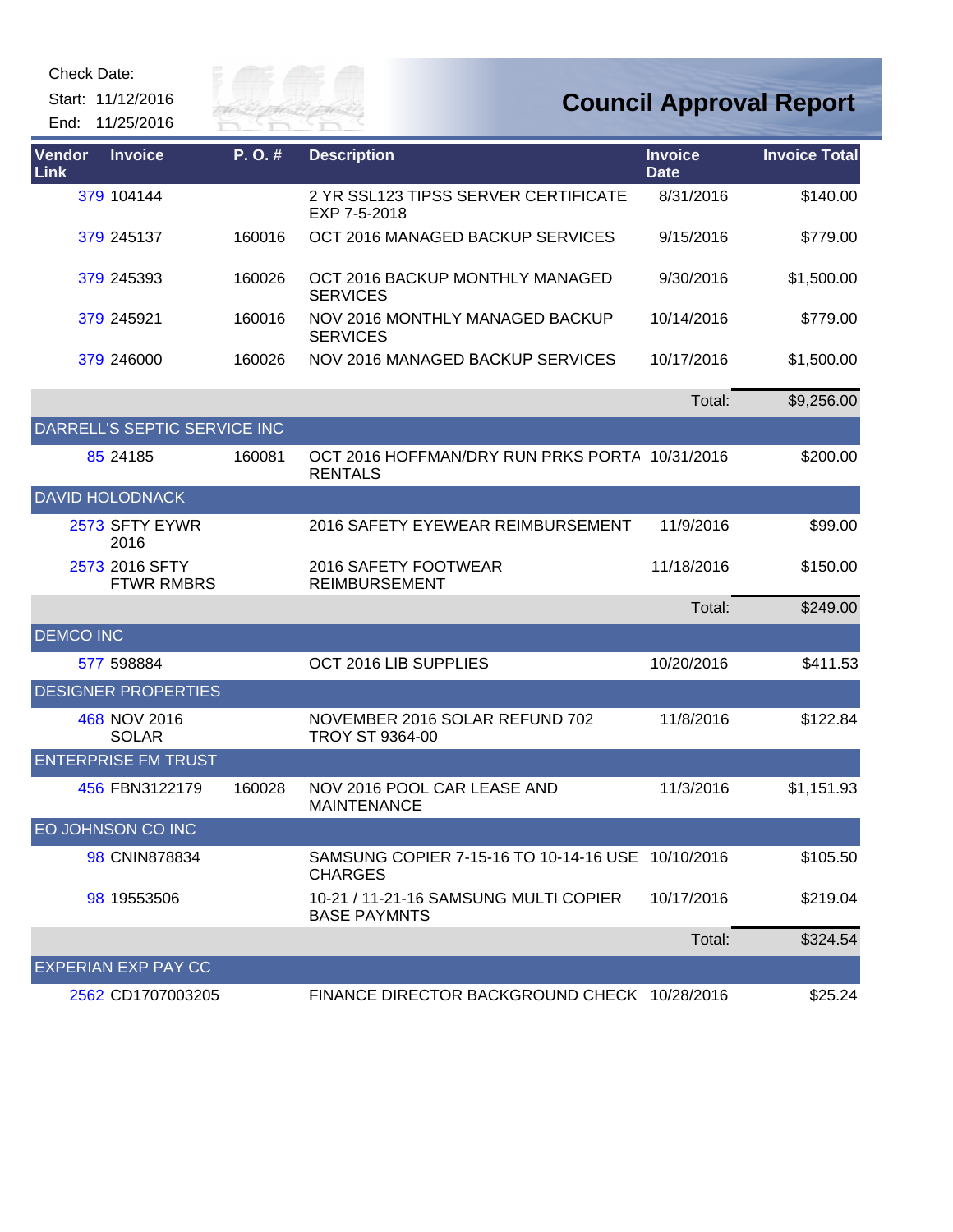Start: 11/12/2016 End: 11/25/2016



| Vendor<br><b>Link</b>  | <b>Invoice</b>                      | P.O.#  | <b>Description</b>                                           | <b>Invoice</b><br><b>Date</b> | <b>Invoice Total</b> |
|------------------------|-------------------------------------|--------|--------------------------------------------------------------|-------------------------------|----------------------|
|                        | <b>EXPRESS PERSONNEL SERVICES</b>   |        |                                                              |                               |                      |
|                        | 109 17957730-9                      |        | OCT 2016 SEASONAL LABOR                                      | 10/11/2016                    | \$671.60             |
|                        | 109 18050944-0                      |        | NOV 2016 FALL SEASONAL LABOR                                 | 11/1/2016                     | \$486.91             |
|                        | 109 18085606-4                      |        | NOV 2016 FALL SEASONAL LABOR                                 | 11/8/2016                     | \$671.60             |
|                        |                                     |        |                                                              | Total:                        | \$1,830.11           |
|                        | <b>FISCHER KIMBERLY</b>             |        |                                                              |                               |                      |
|                        | 2293 RUN WITH<br><b>COPS RMBRS</b>  |        | 2016 RUN WITH COPS REGISTRATION<br><b>REIMBURSEMENT</b>      | 11/8/2016                     | \$12.50              |
| <b>FREEMAN, JAMES</b>  |                                     |        |                                                              |                               |                      |
|                        | 389 NOV 2016<br><b>SOLAR</b>        |        | NOVEMBER 2016 SOLAR REFUND 126 1/2 S<br><b>MAIN ST 9363-</b> | 11/8/2016                     | \$122.84             |
|                        | <b>GHD SERVICES INC</b>             |        |                                                              |                               |                      |
|                        | 489 811370                          | 160287 | SEPT-OCT 2016 ANNUAL GROUNDWATER<br><b>MONITORING</b>        | 11/7/2016                     | \$3,656.28           |
| <b>GRACE PAULSON</b>   |                                     |        |                                                              |                               |                      |
|                        | 937 NOV 2016<br><b>SOLAR</b>        |        | NOVEMBER 2016 SOLAR REFUND 1036<br>CNTY RD M 5856-00         | 11/8/2016                     | \$58.16              |
|                        | HANTEN BROADCASTING COMPANY INC     |        |                                                              |                               |                      |
|                        | 306 OCT 2016                        |        | OCT 2016 SPORTSCASTERS CLUB                                  | 10/31/2016                    | \$60.00              |
| <b>HARTMON, KRISTI</b> |                                     |        |                                                              |                               |                      |
|                        | 1055 11-9-16 PER<br><b>DIEM</b>     |        | WPPI CUSTOMER CONNECTION<br><b>CONFERENCE SUN PRAIRIE</b>    | 11/14/2016                    | \$53.50              |
| <b>HAWKINS INC</b>     |                                     |        |                                                              |                               |                      |
|                        | 133 3968955                         |        | RETURN OF 5gal ANTIFOAM TSsd                                 | 10/17/2016                    | $-$164.15$           |
|                        | 133 3975611                         | 160042 | <b>WATER DEPT - CHEMICALS</b>                                | 10/31/2016                    | \$2,138.32           |
|                        |                                     |        |                                                              | Total:                        | \$1,974.17           |
| HOFFMAN, JAYNE         |                                     |        |                                                              |                               |                      |
|                        | 1388 10-22-16 LAKE<br><b>DELTON</b> |        | <b>HOTEL EXPENSE FOR 10-22 CONFERENCE</b><br><b>RMBRSMNT</b> | 11/10/2016                    | \$184.10             |
|                        | HUDSON PHYSICIANS, S.C.             |        |                                                              |                               |                      |
|                        | 145 800370411116                    |        | OCT 2016 OCCUPATIONAL HEALTH<br><b>SERVICES</b>              | 11/1/2016                     | \$42.00              |
|                        | <b>HUEBSCH LAUNDRY COMPANY</b>      |        |                                                              |                               |                      |
|                        | 146 3759502                         | 160298 | 11-2-2016 HUEBSCH PW UNIFORMS                                | 11/2/2016                     | \$135.04             |
|                        | 146 3759517                         | 160294 | 11-2-2016 HUEBSCH WATER UNIFORMS                             | 11/2/2016                     | \$38.13              |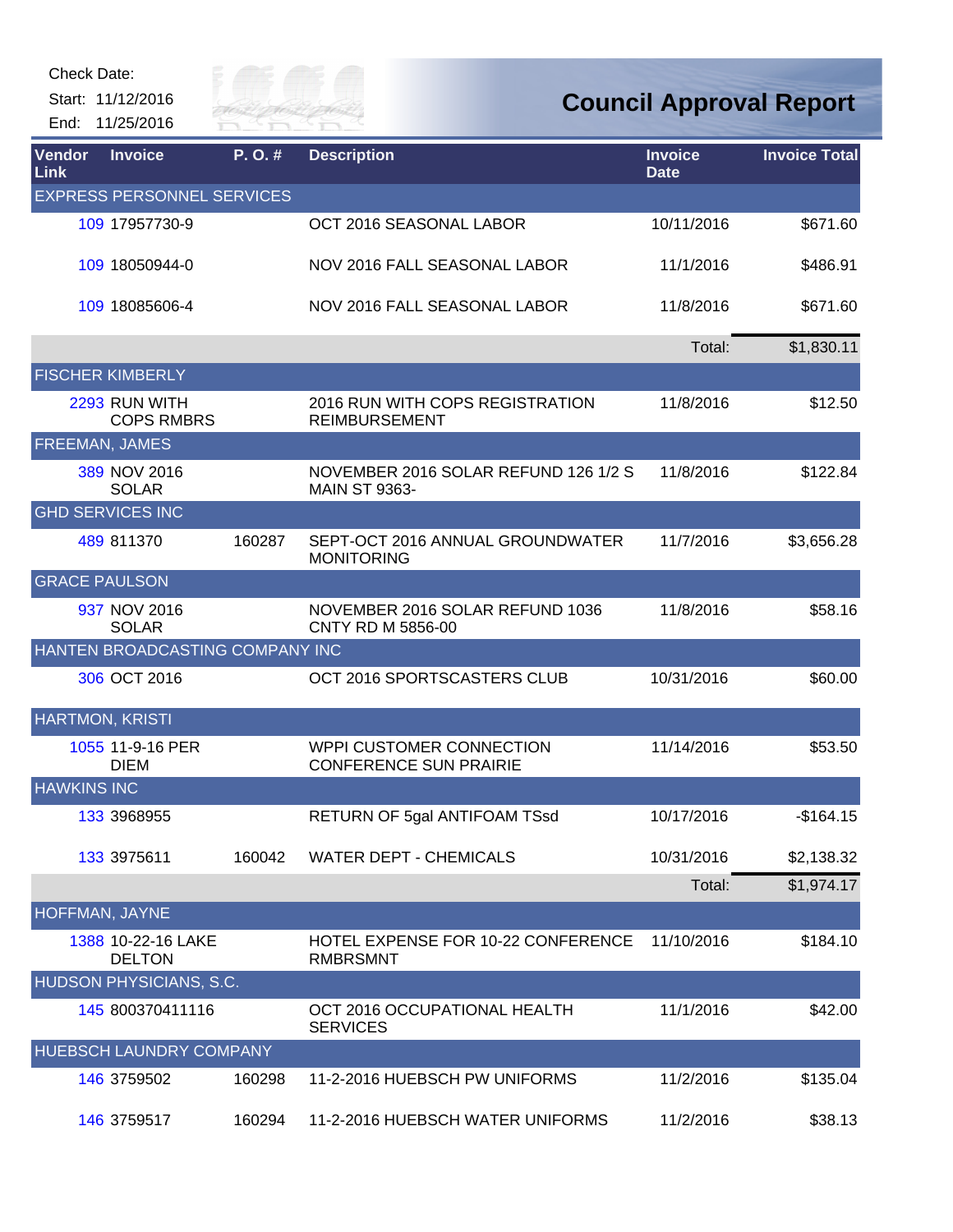| Check Date:         | Start: 11/12/2016<br>End: 11/25/2016 | ily of t<br>River Fai |                                                              |                               | <b>Council Approval Report</b> |
|---------------------|--------------------------------------|-----------------------|--------------------------------------------------------------|-------------------------------|--------------------------------|
| Vendor<br>Link      | <b>Invoice</b>                       | P.O.#                 | <b>Description</b>                                           | <b>Invoice</b><br><b>Date</b> | <b>Invoice Total</b>           |
|                     | 146 3763742                          | 160298                | 11-9-2016 HUEBSCH PW UNIFORMS                                | 11/9/2016                     | \$142.00                       |
|                     | 146 3763756                          | 160294                | 11-9-2016 HUEBSCH WATER UNIFORMS                             | 11/9/2016                     | \$38.13                        |
|                     | 146 3764405                          |                       | 11-9-16 LINENS / BRUSHMATS                                   | 11/9/2016                     | \$55.34                        |
|                     | 146 3767932                          | 160298                | 11-16-2016 HUEBSCH PW UNIFORMS                               | 11/16/2016                    | \$142.87                       |
|                     |                                      |                       |                                                              | Total:                        | \$551.51                       |
| <b>INFOSEND INC</b> |                                      |                       |                                                              |                               |                                |
|                     | 150 112721                           | 160055                | OCT 2016 PRINT/STUFF MONTHLY RFMU<br><b>BILLS</b>            | 10/31/2016                    | \$3,108.44                     |
|                     | <b>JENSEN, SCOTT</b>                 |                       |                                                              |                               |                                |
|                     | 1620 2016 SFTY<br><b>FTWR</b>        |                       | 2016 SAFETY FOOTWEAR<br><b>REIMBURSEMENT</b>                 | 11/17/2016                    | \$150.00                       |
|                     | JH LARSON ELECTRICAL COMPANY         |                       |                                                              |                               |                                |
|                     | 159 S101352511.00<br>1               |                       | NOV 2016 CONDUIT POWER TO FENCE<br><b>GATE OPERATORS</b>     | 11/15/2016                    | \$383.81                       |
| <b>KWIK TRIP</b>    |                                      |                       |                                                              |                               |                                |
|                     | 172 OCT 2016 FUEL                    |                       | OCTOBER 2016 CITY FUEL                                       | 10/31/2016                    | \$7,819.87                     |
|                     | <b>LIBRARY IDEAS LLC</b>             |                       |                                                              |                               |                                |
|                     | 1960 53554                           |                       | 10-19-16 TO 10-18-17 ROCKET LANGUAGES<br><b>SUBSCRIPTION</b> | 10/19/2016                    | \$995.00                       |
|                     | <b>LINEHAN OUTDOOR SERVICES LLC</b>  |                       |                                                              |                               |                                |
|                     | 1570 2370                            |                       | <b>SOLAR PANEL MOWING 8 HOURS</b>                            | 11/6/2016                     | \$480.00                       |
|                     | <b>LOFFLER COMPANIES INC</b>         |                       |                                                              |                               |                                |
|                     | 182 2367652                          |                       | CSR/COMDEV/ IT SAVINS 10-15-11-14/BASE<br>11-15-12-14        | 11/3/2016                     | \$164.64                       |
|                     | 182 2367651                          |                       | <b>ENGNR SAVIN OVRG 10-15-11-14 /BASE 11-</b><br>15-12-14-16 | 11/3/2016                     | \$123.68                       |
|                     |                                      |                       |                                                              | Total:                        | \$288.32                       |
|                     | <b>LOGAN BRANIGAN</b>                |                       |                                                              |                               |                                |
|                     | 2577 2016 PRSDNTL<br><b>ELCTN</b>    |                       | 7 hrs ELECTION DAY WORK @8.25/hr                             | 11/8/2016                     | \$57.75                        |
|                     | MCKAHAN, CYNTHIA                     |                       |                                                              |                               |                                |
|                     | 857 2016 PRSDNTL<br><b>ELCTN</b>     |                       | 3hrs TRAINING/17hrs ELECTION DAY WORK<br>@8.25/hr            | 11/8/2016                     | \$165.00                       |
|                     | MCNABB, JACOB                        |                       |                                                              |                               |                                |
|                     | 1902 SFTY EYWR<br>2016               |                       | 2016 SAFETY EYEWEAR REIMBURSEMENT                            | 11/11/2016                    | \$190.00                       |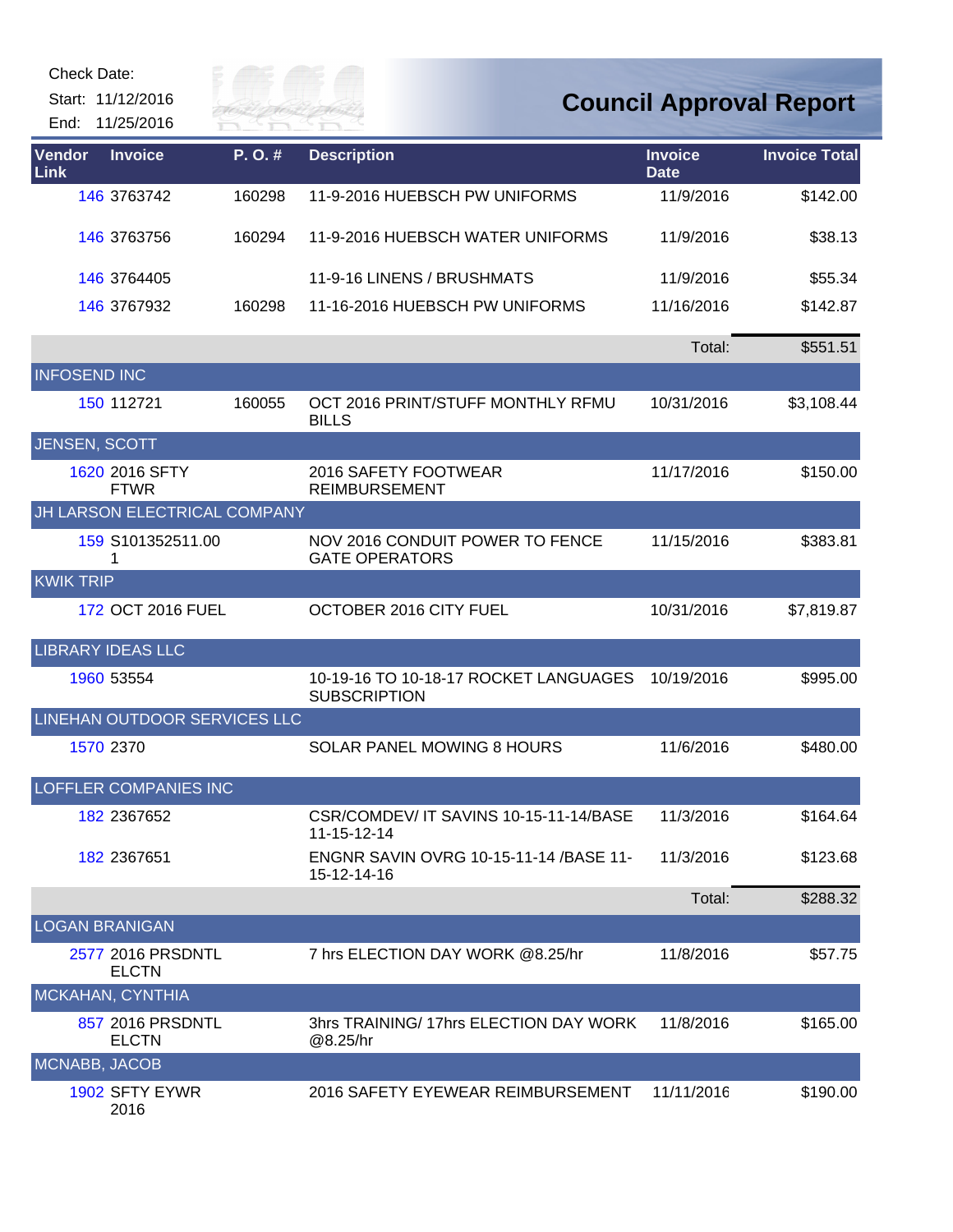| Check Date:         |                                                 |           |                                                                  |                                |                      |
|---------------------|-------------------------------------------------|-----------|------------------------------------------------------------------|--------------------------------|----------------------|
|                     | Start: 11/12/2016                               | City of   |                                                                  | <b>Council Approval Report</b> |                      |
| End:                | 11/25/2016                                      | KIVER FAI |                                                                  |                                |                      |
| Vendor<br>Link      | <b>Invoice</b>                                  | P.O.#     | <b>Description</b>                                               | <b>Invoice</b><br><b>Date</b>  | <b>Invoice Total</b> |
|                     | METERING & TECHNOLOGY SOLUTIONS                 |           |                                                                  |                                |                      |
|                     | 451 7600                                        | 160331    | OCT 2016 WATER METERS AND PARTS                                  | 10/28/2016                     | \$5,136.40           |
| <b>MIDWEST TAPE</b> |                                                 |           |                                                                  |                                |                      |
|                     | 409 94376779                                    |           | OCT 2016 AUDIO MATERIALS                                         | 10/3/2016                      | \$144.96             |
|                     | 409 94399206                                    |           | OCT 2016 AUDIO MATERIALS                                         | 10/8/2016                      | \$34.99              |
|                     | 409 94399207                                    |           | OCT 2016 AUDIO MATERIALS                                         | 10/8/2016                      | \$189.95             |
|                     | 409 94421463                                    |           | OCT 2016 AUDIO MATERIALS                                         | 10/18/2016                     | \$39.99              |
|                     | 409 94421464                                    |           | OCT 2016 AUDIO MATERIALS                                         | 10/18/2016                     | \$503.85             |
|                     | 409 94444893                                    |           | OCT 2016 AUDIO MATERIALS                                         | 10/25/2016                     | \$349.90             |
|                     |                                                 |           |                                                                  | Total:                         | \$1,263.64           |
|                     | <b>MILLER CONSULTATIONS &amp; ELECTIONS INC</b> |           |                                                                  |                                |                      |
|                     | 887 35517                                       |           | NO ELECTIONEERING W/IN 100ft of<br>building entrance signs qty 8 | 11/2/2016                      | \$233.14             |
|                     | MSA PROFESSIONAL SERVICES, INC.                 |           |                                                                  |                                |                      |
|                     | 1284 R07949009.0 #8 160142                      |           | 10-2-10-29-16 ENGINEERING /<br><b>CONSTRUCTION MGMT</b>          | 11/2/2016                      | \$26,166.80          |
|                     | MUNICIPAL ELECTRIC UTILITIES OF WISCONSIN INC   |           |                                                                  |                                |                      |
|                     | 188 15433                                       | 160106    | 4TH QTR MEUW REGIONAL SAFETY MGMT<br><b>PRGRM FEES</b>           | 11/8/2016                      | \$9,450.00           |
|                     | MY RECEPTIONIST INC                             |           |                                                                  |                                |                      |
|                     | 192 S022031116                                  | 160121    | 10-19-11-15-16 OVERAGE / 11-16-12-13<br><b>ESTIMATE</b>          | 11/16/2016                     | \$146.67             |
|                     | <b>NEI NORTHERN ELECTRICIANS INC</b>            |           |                                                                  |                                |                      |
|                     | 199 124429                                      | 160263    | WORK THROUGH 10-31-16 CHAPMAN DR<br><b>STREET LIGHTS</b>         | 10/31/2016                     | \$43,250.42          |
| NICHOLS, JODY       |                                                 |           |                                                                  |                                |                      |
|                     | 681 11-9-16 PER<br><b>DIEM</b>                  |           | 11-9-16 BUILDING COMMUNITY<br><b>CONNECTIONS SUN PRAIRIE</b>     | 11/15/2016                     | \$60.50              |
|                     | NORTHERN LAKE SERVICE INC                       |           |                                                                  |                                |                      |
|                     | 200 304558                                      |           | SAMPLES COLLECTED 10-11-16                                       | 10/25/2016                     | \$60.00              |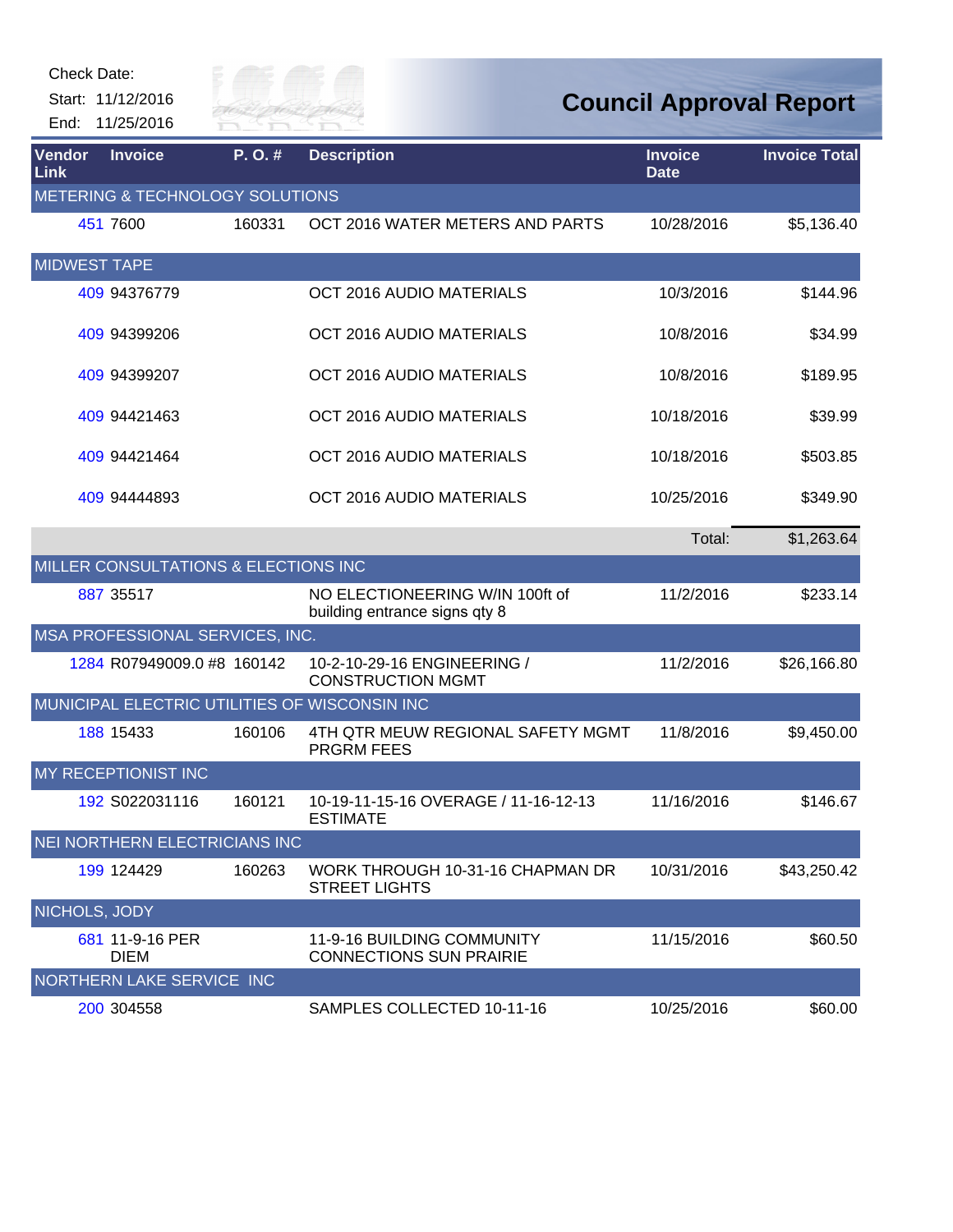Start: 11/12/2016 End: 11/25/2016



| Vendor<br><b>Link</b> | <b>Invoice</b>                                | P.O.# | <b>Description</b>                                               | <b>Invoice</b><br><b>Date</b> | <b>Invoice Total</b> |
|-----------------------|-----------------------------------------------|-------|------------------------------------------------------------------|-------------------------------|----------------------|
|                       | OFFICE ENTERPRISES INC                        |       |                                                                  |                               |                      |
|                       | 202 385961                                    |       | INKJET SET(2) FOR FP POSTBASE 45                                 | 10/10/2016                    | \$150.20             |
|                       | 202 386119                                    |       | INKJET SET(2) FOR FP POSTBASE 45                                 | 10/12/2016                    | \$136.00             |
|                       | 202 10192016                                  |       | RETURN OF INKJET SET(2) FOR FP<br>POSTBASE 45                    | 10/19/2016                    | $-$136.00$           |
|                       |                                               |       |                                                                  | Total:                        | \$150.20             |
|                       | ONE TIME PAY VENDOR                           |       |                                                                  |                               |                      |
|                       | 9999 069097                                   |       | OCT 2016 1 PICKLES BOOK                                          | 10/1/2016                     | \$22.00              |
|                       | 9999 2016-18                                  |       | <b>EXHIBIT LOAN FOR OJIBWE-NATIVE</b><br><b>AMERICAN DISPLAY</b> | 11/3/2016                     | \$200.00             |
|                       | 9999 1415-18<br><b>CAMPUSVIEW</b><br>1        |       | RFMU RFND OVRPYMNT 1071 E CASCADE<br>AVE#3 1415-18               | 11/9/2016                     | \$168.18             |
|                       | 9999 1598-16<br><b>HERITAGE SQU</b>           |       | RFMU RFND OVRPYMNT 517 WASSON CT<br>#46 1598-16                  | 11/9/2016                     | \$41.82              |
|                       | 9999 1790-05<br><b>VERDEJA</b><br>SAMU        |       | REMU REND OVRPYMNT 113 HAMILTON DR<br>1790-05                    | 11/9/2016                     | \$55.69              |
|                       | 9999 2042-10 SWAIN<br>DR LAR                  |       | RFMU RFND OVRPYMNT 508 RIVER HILLS<br>DR 2042-10                 | 11/9/2016                     | \$198.21             |
|                       | 9999 2287-04<br><b>STAUSKE DANI</b>           |       | RFMU RFND OVRPYMNT 648 N MAIN ST #3<br>2287-04                   | 11/9/2016                     | \$45.41              |
|                       | 9999 2288-02<br><b>SALCIDO RITA</b>           |       | RFMU RFND OVRPYMNT 648 N MAIN ST #2<br>2288-02                   | 11/9/2016                     | \$42.41              |
|                       | 9999 2922-00<br><b>STUTTGEN</b><br><b>PAM</b> |       | RFMU RFND OVRPYMNT 109 S 6TH ST 2922<br>-00                      | 11/9/2016                     | \$10.98              |
|                       | 9999 3100-04                                  |       | RFMU RFND OVRPYMNT 205 S 9TH ST 3100<br>-04                      | 11/9/2016                     | \$320.00             |
|                       | 9999 3168-09 JETT<br>LISA RA                  |       | RFMU RFND OVRPYMNT 322 N CUDD AVE<br>3168-09                     | 11/9/2016                     | \$8.68               |
|                       | 9999 3311-02<br>PEDERSON LIS                  |       | RFMU RFND OVRPYMNT 1890 GOLF VIEW<br>DR 3311-02                  | 11/9/2016                     | \$23.20              |
|                       | 9999 3315-00<br><b>SCHWALBACH</b><br>S        |       | RFMU RFND OVRPYMNT 1966 GOLF VIEW<br>DR 3315-00                  | 11/9/2016                     | \$56.77              |
|                       | 9999 4455-15 CB<br><b>PROPERTIE</b>           |       | REMU REND OVRPYMNT 431 GRIFFEY ST<br>4455-15                     | 11/9/2016                     | \$32.80              |
|                       | 9999 4524-19<br><b>SHERIDAN</b><br>COU        |       | RFMU RFND OVRPYMNT 930 S MAIN ST<br>#13A 4524-19                 | 11/9/2016                     | \$42.17              |
|                       | 9999 4539-13                                  |       | RFMU RFND OVRPYMNT 950 S MAIN<br>ST#12B 4539-13                  | 11/9/2016                     | \$37.18              |
|                       | 9999 5231-00 TURK<br><b>PATRICI</b>           |       | RFMU RFND OVRPYMNT 878 WINTER CT<br>5231-00                      | 11/9/2016                     | \$134.54             |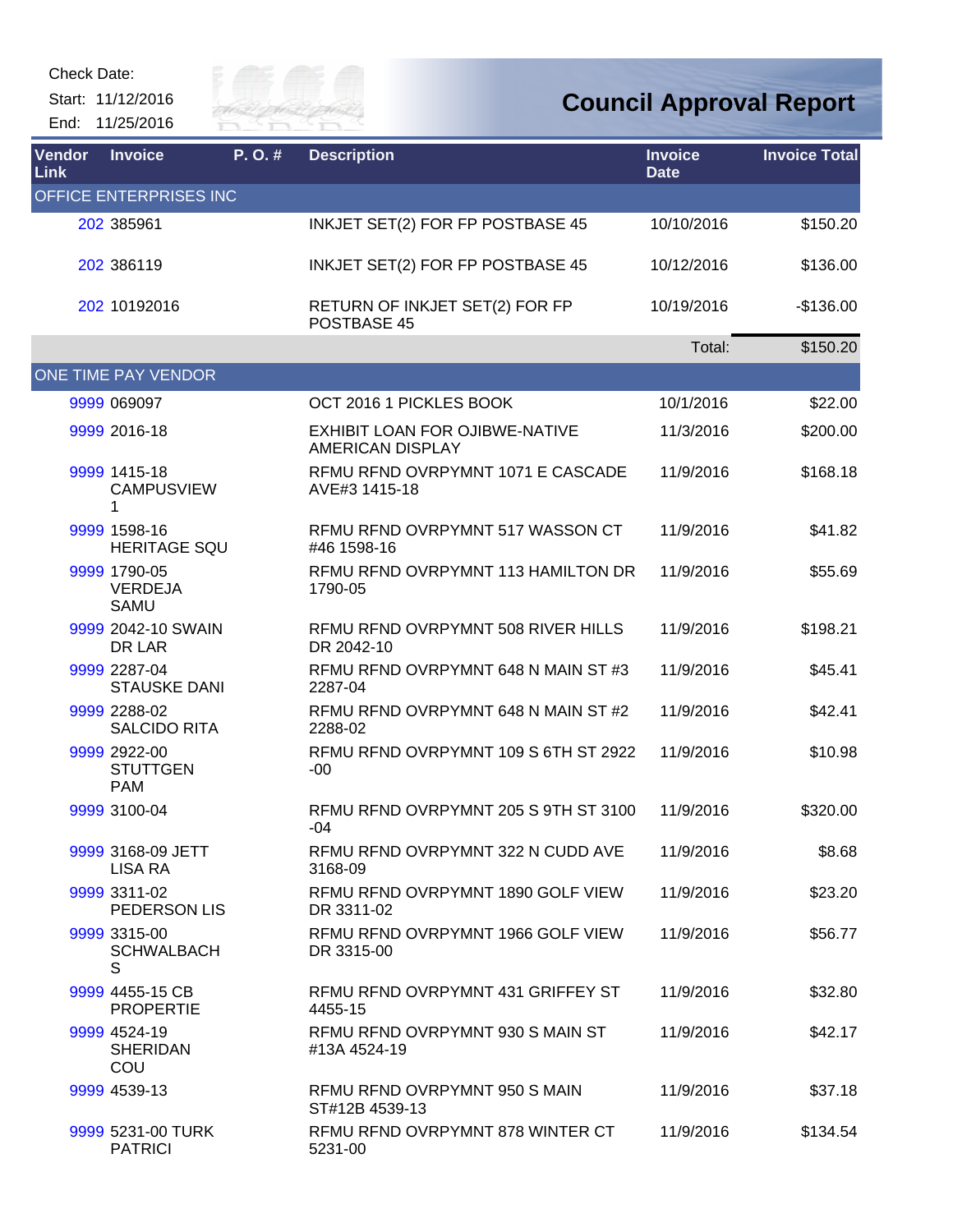Start: 11/12/2016 End: 11/25/2016



| <b>Vendor</b><br><b>Link</b> | <b>Invoice</b>                                | P.O.# | <b>Description</b>                                    | <b>Invoice</b><br><b>Date</b> | <b>Invoice Total</b> |
|------------------------------|-----------------------------------------------|-------|-------------------------------------------------------|-------------------------------|----------------------|
|                              | 9999 5775-09<br><b>GILBY'S STRE</b>           |       | RFMU RFND OVRPYMNT 1567 SULLIVAN CT<br>5775-09        | 11/9/2016                     | \$262.40             |
|                              | 9999 6520-16<br><b>PENKERT</b><br><b>PROP</b> |       | RFMU RFND OVRPYMNT 1495 RIVERSIDE<br>DR #303          | 11/9/2016                     | \$59.25              |
|                              | 9999 7039-03<br><b>TERNES</b><br><b>ROGER</b> |       | REMU REND OVRPYMNT 301 MARIAH CT<br>7039-03           | 11/9/2016                     | \$141.33             |
|                              | 9999 7287-01<br><b>FEYEREISEN N</b>           |       | RFMU RFND OVRPYMNT 1664 RODAO DR<br>7287-01           | 11/9/2016                     | \$168.87             |
|                              | 9999 7344-02<br><b>ROTHBAUER</b><br><b>JO</b> |       | RFMU RFND OVRPYMNT 1609 VALLEY<br><b>QUAIL DR</b>     | 11/9/2016                     | \$34.63              |
|                              | 9999 7784-01 WHITE<br>AMY                     |       | RFMU RFND OVRPYMNT 1646 COVEY DR<br>7784-01           | 11/9/2016                     | \$294.21             |
|                              | 9999 8099-03<br><b>FREEBORN</b><br><b>RAY</b> |       | RFMU RFND OVRPYMNT 366 CEMETERY<br><b>RD</b>          | 11/9/2016                     | \$85.98              |
|                              | 9999 8676-01<br><b>PREBLE</b><br><b>DEREK</b> |       | RFMU RFND OVRPYMNT 1845<br><b>GREENWOOD VALLEY DR</b> | 11/9/2016                     | \$24.51              |
|                              | 9999 8940-01<br><b>LABAHN BRIDG</b>           |       | RFMU RFND OVRPYMNT 326<br>GLENMEADOW ST 8940-01       | 11/9/2016                     | \$132.62             |
|                              | 9999 8943-02 PAUL T<br><b>HANSO</b>           |       | RFMU RFND OVRPYMNT 374 EASTVIEW CT<br>8943-02         | 11/9/2016                     | \$74.69              |
|                              | 9999 8994-06 SOWA<br><b>CHARLES</b>           |       | RFMU RFND OVRPYMNT 120 TAYLOR AVE<br>8994-06          | 11/9/2016                     | \$128.73             |
|                              | 9999 9058-00<br><b>OEVERING</b><br><b>HOM</b> |       | RFMU RFND OVRPYMNT 1759<br><b>WINDFLOWER ST</b>       | 11/9/2016                     | \$59.00              |
|                              | 9999 9116-02 ZENK<br><b>ROBERT</b>            |       | RFMU RFND OVRPYMNT 3479 CAMBRIDGE<br>PL 9116-02       | 11/9/2016                     | \$81.63              |
|                              | 9999 9654-00 DIAZ<br><b>STEVEN</b>            |       | RFMU RFND OVRPYMNT 1041 STATE ST #48                  | 11/9/2016                     | \$30.90              |
|                              | 9999 10-22-16 LAKE<br><b>DELTON</b>           |       | HOTEL EXPENSE FOR 10-22 CONFERENCE<br><b>RMBRSMNT</b> | 11/10/2016                    | \$184.10             |
|                              | 9999 930 S MAIN<br>#11A RFND                  |       | RFMU REFUND OVRPYMNT 930 S MAIN ST<br>#11A #4521-10   | 11/11/2016                    | \$233.50             |
|                              | 9999 114 S 5TH ST<br><b>TICKNOR</b>           |       | RFMU REFUND OVRPYMNT 114 S 5TH ST<br>2917-13          | 11/11/2016                    | \$42.50              |
|                              | 9999 4329-15<br><b>RIEDELL SAM</b>            |       | RFMU RFND OVRPYMNT 1477 EMORY CIR<br>#4 4329-15       | 11/11/2016                    | \$18.24              |
|                              |                                               |       |                                                       | Total:                        | \$3,497.13           |
| <b>PAMELA FRIEDE</b>         |                                               |       |                                                       |                               |                      |
|                              | 1616 10-22-16 LAKE<br><b>DELTON</b>           |       | HOTEL EXPENSE FOR 10-22 CONFERENCE<br><b>RMBRSMNT</b> | 11/10/2016                    | \$184.10             |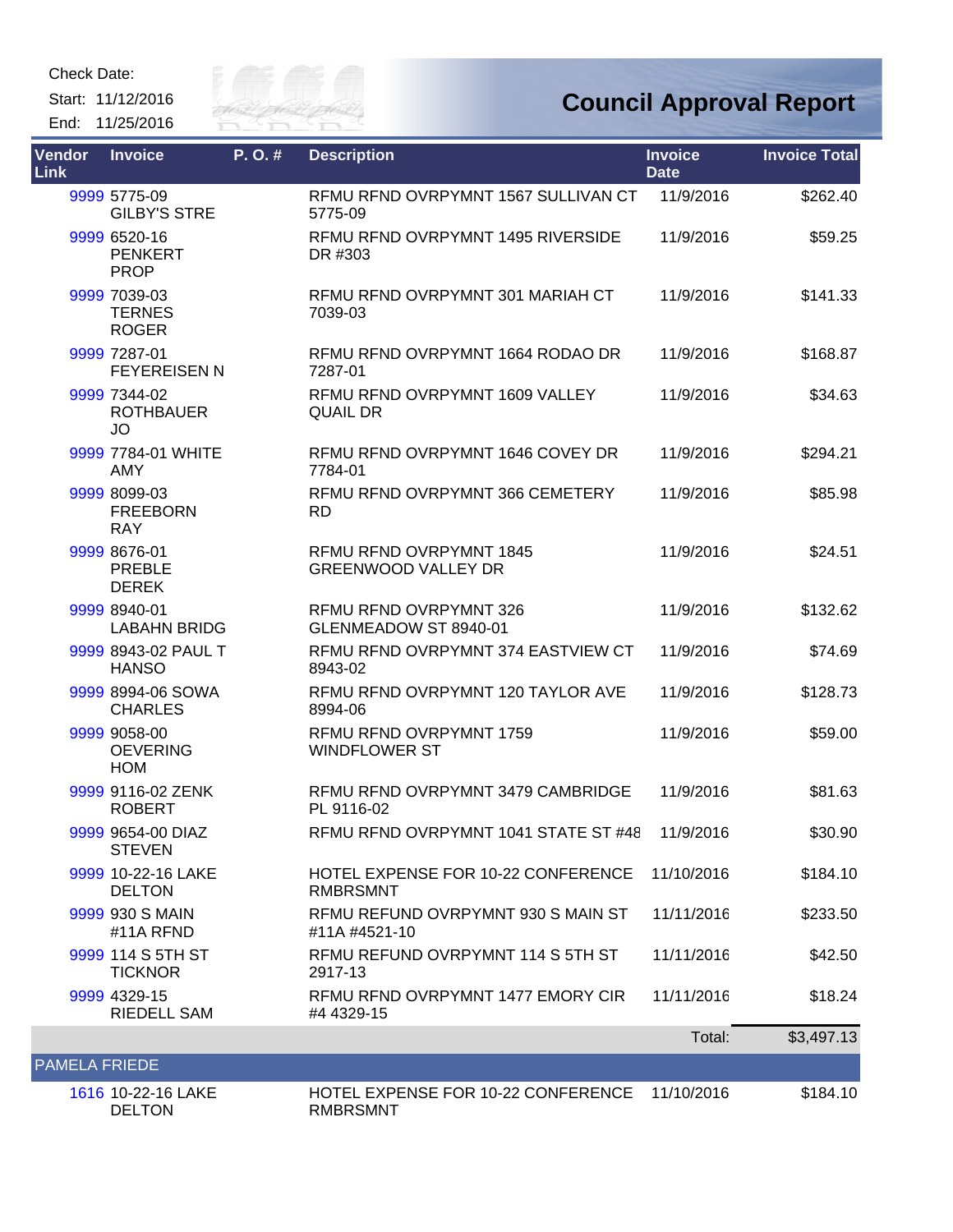Start: 11/12/2016 End: 11/25/2016



| <b>Vendor</b><br>Link | <b>Invoice</b>                        | P.O.#  | <b>Description</b>                                          | <b>Invoice</b><br><b>Date</b> | <b>Invoice Total</b> |
|-----------------------|---------------------------------------|--------|-------------------------------------------------------------|-------------------------------|----------------------|
|                       | PIERCE COUNTY TREASURER               |        |                                                             |                               |                      |
|                       | 210 OCTOBER 2016                      |        | OCTOBER 2016 JAIL DWI INTERLOCK                             | 11/16/2016                    | \$1,409.60           |
|                       | <b>QUALITY BOOKS INC</b>              |        |                                                             |                               |                      |
|                       | 658 196713                            |        | OCT 2016 BOOKS                                              | 10/6/2016                     | \$171.50             |
|                       | 658 16709                             |        | OCT 2016 BOOKS                                              | 10/6/2016                     | \$29.90              |
|                       |                                       |        |                                                             | Total:                        | \$201.40             |
|                       | RESIDENTIAL RESEARCH SERVICES COMPANY |        |                                                             |                               |                      |
|                       | 2477 1269                             | 160290 | SERVICES FOR HOUSING REPORT FOR<br><b>RIVER FALLS</b>       | 10/13/2016                    | \$645.00             |
|                       | RIVER FALLS BASEBALL COUNCIL          |        |                                                             |                               |                      |
|                       | 1496 2016 UMPIRE<br><b>FEES</b>       |        | 2016 UMPIRE FEES 5th-8th GRADE FOR 38<br><b>GAMES</b>       | 11/15/2016                    | \$1,520.00           |
|                       | <b>RIVER FALLS SENIOR CITIZENS</b>    |        |                                                             |                               |                      |
|                       | 438 NOV 2016                          | 160018 | NOV 2016 SENIOR CITIZEN DONATION                            | 11/1/2016                     | \$500.00             |
|                       | RIVER FALLS YOUTH BASKETBALL INC      |        |                                                             |                               |                      |
|                       | 1497 2016                             |        | 2016 BOYS BASKETBALL REGISTRATIONS                          | 11/15/2016                    | \$16,770.00          |
| <b>RUNNING INC</b>    |                                       |        |                                                             |                               |                      |
|                       | 1573 15712                            |        | 11-8-16 ELECTION VOTER RIDE HOME                            | 11/8/2016                     | \$1.50               |
|                       | 1573 15727                            | 160063 | OCT 2016 Taxi Management Services                           | 11/9/2016                     | \$8,435.27           |
|                       |                                       |        |                                                             | Total:                        | \$8,436.77           |
|                       | RURAL ELECTRIC SUPPLY COOPERATIVE     |        |                                                             |                               |                      |
|                       | 221 659656-00                         | 160318 | <b>4 INVNTRY ITEMS</b>                                      | 10/19/2016                    | \$1,775.70           |
|                       | 221 659656-02                         | 160318 | MNR MATERIALS REMAINING PLUG 26/100<br>ORDERED              | 11/15/2016                    | \$105.56             |
|                       |                                       |        |                                                             | Total:                        | \$1,881.26           |
|                       | <b>SALLY B SALMONSON</b>              |        |                                                             |                               |                      |
|                       | 2575 2016 PRSDNTL<br><b>ELCTN</b>     |        | 1.5hrs TRAINING / 15hrs ELECTION DAY<br><b>WORK @8.25hr</b> | 11/8/2016                     | \$136.13             |
|                       | SCHNEIDER LAWN CARE SERVICES LLC      |        |                                                             |                               |                      |
|                       | 1144 1794                             |        | MOWING 10-11 / 10-28 1557 W MAPLE ST                        | 11/2/2016                     | \$70.00              |
| <b>SHI CORP</b>       |                                       |        |                                                             |                               |                      |
|                       | 1155 B05104397                        |        | MICROSOFT SURFACE PRO 4 &<br><b>ACCESORIES</b>              | 6/14/2016                     | \$272.87             |
|                       | SHORT ELLIOTT HENDRICKSON INC         |        |                                                             |                               |                      |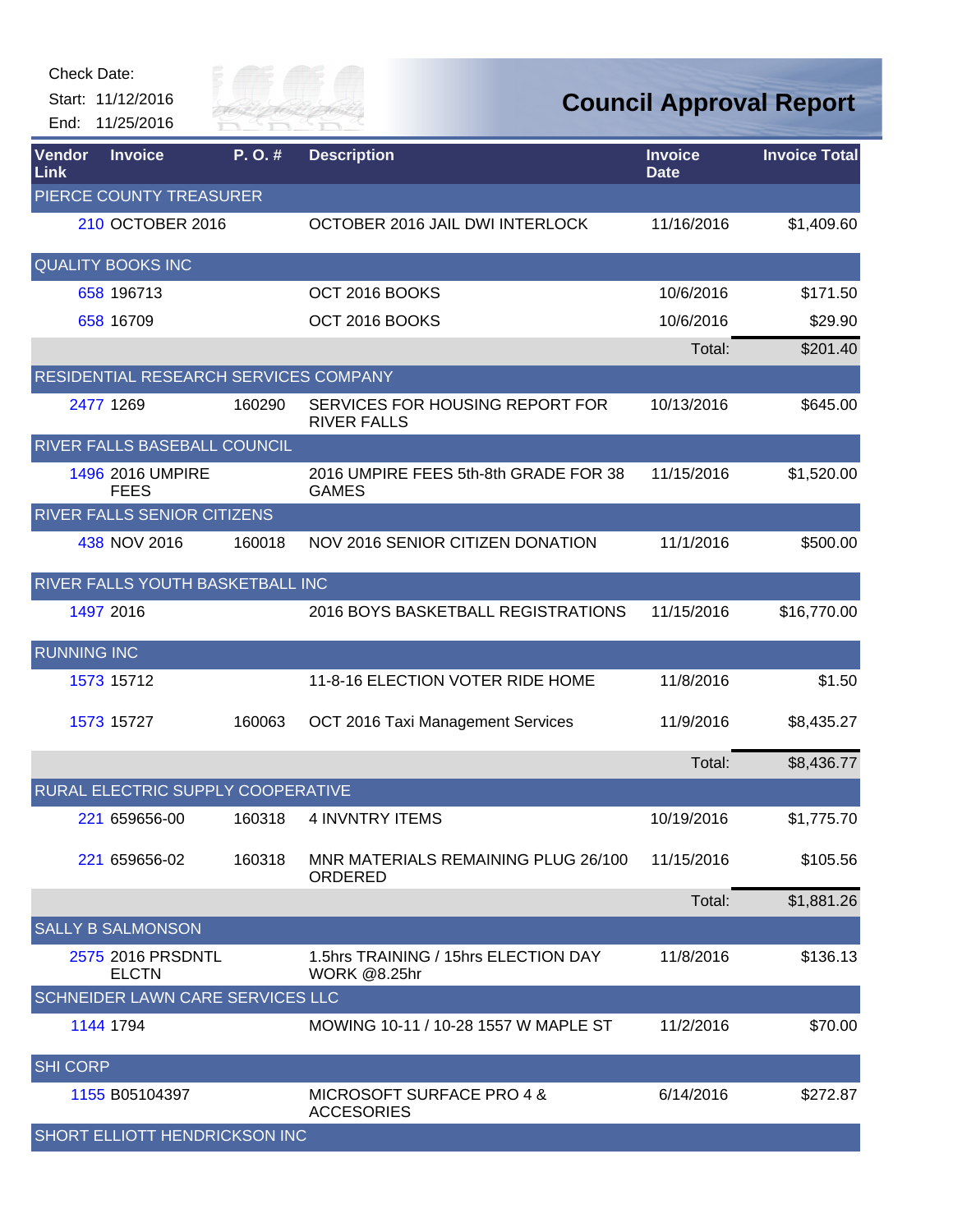Start: 11/12/2016

End: 11/25/2016



| <b>Vendor</b><br>Link | <b>Invoice</b>                     | P.O.#  | <b>Description</b>                                           | <b>Invoice</b><br><b>Date</b> | <b>Invoice Total</b> |
|-----------------------|------------------------------------|--------|--------------------------------------------------------------|-------------------------------|----------------------|
|                       | 244 323950                         | 160271 | TO 10-29-16 KINNI / HYDROELECTRIC<br>PROJECT PLANNING        | 11/9/2016                     | \$8,085.18           |
|                       | 244 323778                         | 160205 | to 10-29-16 LK GEORGE TRL HERITAGE PRK<br><b>DIVISION ST</b> | 11/9/2016                     | \$3,290.75           |
|                       | 244 323780                         | 160212 | to 10-29-16 CONCEPT DESIGN OPTIONS S<br><b>MAIN ST</b>       | 11/9/2016                     | \$1,957.76           |
|                       |                                    |        |                                                              | Total:                        | \$13,333.69          |
| SIMPSON, SCOT         |                                    |        |                                                              |                               |                      |
|                       | 953 11-14-16<br><b>MILEAGE</b>     |        | BROOKFIELD, WI ADMINISTRATION<br>MILEAGE REIMBURSEMEN        | 11/15/2016                    | \$325.08             |
|                       | <b>SOUTH FORK CAFE INC</b>         |        |                                                              |                               |                      |
|                       | 250 2492                           |        | 11-7-16 NEW EMPLOYEE MEET/GREET                              | 11/7/2016                     | \$212.40             |
|                       | 250 2497                           |        | 11-11-16 CITY HALL CLEAN UP DAY                              | 11/11/2016                    | \$826.00             |
|                       |                                    |        |                                                              | Total:                        | \$1,038.40           |
|                       | SPLITTGERBER, AILENE               |        |                                                              |                               |                      |
|                       | 1209 RUN WITH<br><b>COPS RMBRS</b> |        | 2016 RUN WITH COPS REGISTRATION<br><b>REIMBURSEMENT</b>      | 11/1/2016                     | \$12.50              |
|                       | ST CROIX COUNTY HIGHWAY DEPARTMENT |        |                                                              |                               |                      |
|                       | 956 1002                           | 160107 | 10-9-16 TO 10-22-16 SPRAY PATCHING                           | 11/3/2016                     | \$5,776.67           |
|                       | ST CROIX COUNTY TREASURER          |        |                                                              |                               |                      |
|                       | 252 OCTOBER 2016                   |        | OCTOBER 2016 JAIL DWI INTERLOCK                              | 11/16/2016                    | \$221.80             |
|                       | ST CROIX VALLEY NATURAL GAS CO     |        |                                                              |                               |                      |
|                       | 255 OCT 2016<br><b>NATURAL GAS</b> |        | OCT 2016 NATURAL GAS BILL                                    | 11/1/2016                     | \$2,206.73           |
|                       | <b>STATE CHEMICAL SOLUTIONS</b>    |        |                                                              |                               |                      |
|                       | 945 0097940884                     |        | <b>FRAGRANCE PAKS</b>                                        | 9/8/2016                      | \$134.90             |
| <b>STATE OF WI</b>    |                                    |        |                                                              |                               |                      |
|                       | 259 OCT 2016                       |        | OCTOBER 2016 PENALTY ASSESSMENT                              | 11/16/2016                    | \$3,849.73           |
|                       |                                    |        | STATEWIDE ENERGY EFFICIENCY & RENEWABLES ADMIN INC           |                               |                      |
|                       | 243 OCT 2016                       |        | OCT 2016 CTC ENRGY EFFCNCY FUNDS TO<br><b>FOCUS ON ENRGY</b> | 11/17/2016                    | \$3,575.38           |
|                       | 243 SEPT 2016                      |        | SEPT 2016 CTC ENRGY EFFCNCY FNDS TO<br><b>FOCUS ON ENERG</b> | 11/17/2016                    | \$3,780.80           |
|                       |                                    |        |                                                              | Total:                        | \$7,356.18           |
|                       | STUART C IRBY TOOL AND SAFETY      |        |                                                              |                               |                      |
|                       | 156 S009880404.00 160333           |        | NOV 2016 Electric Meter Supplies / Inventory                 | 11/1/2016                     | \$1,394.40           |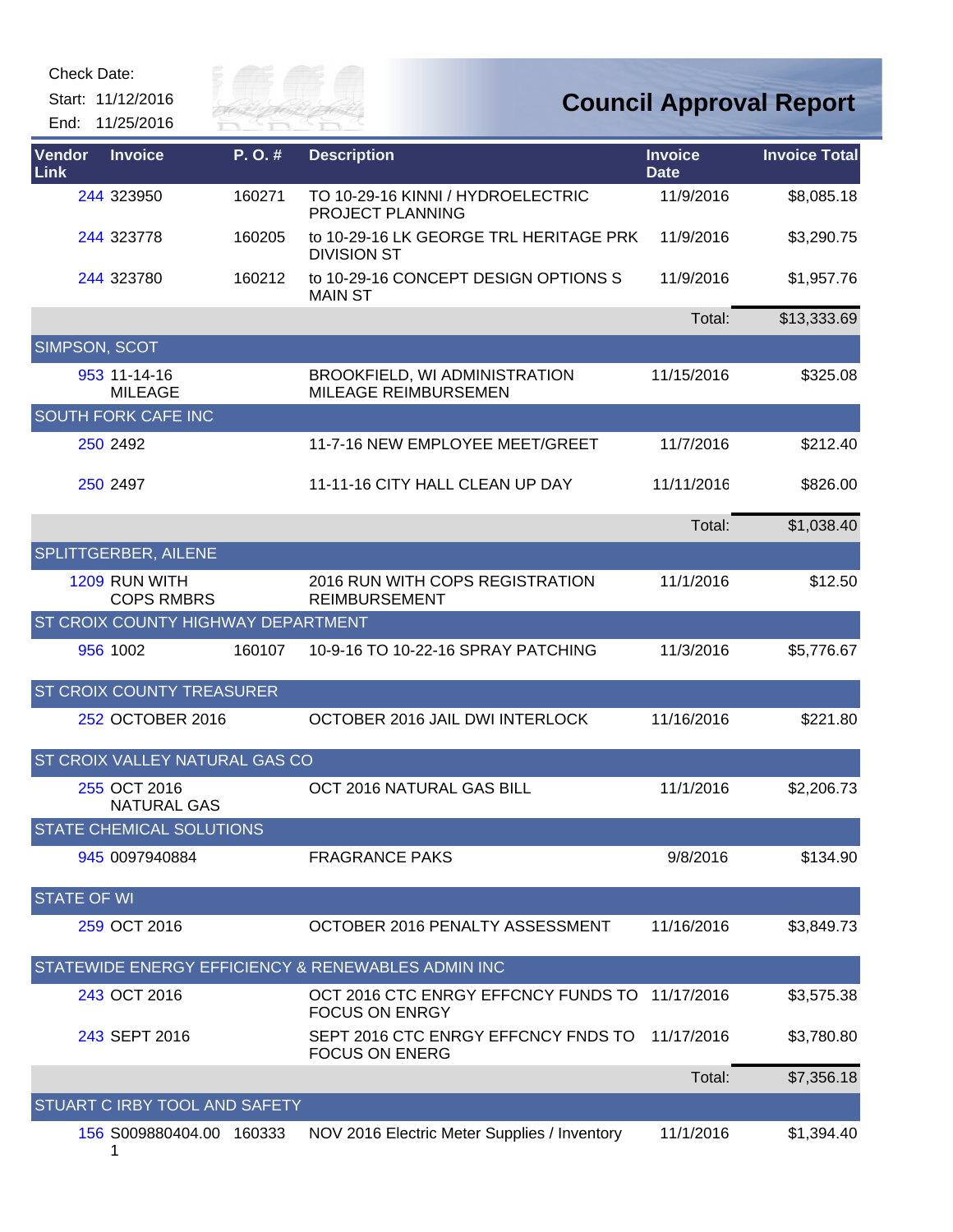Start: 11/12/2016 End: 11/25/2016



| Vendor<br>Link |          | <b>Invoice</b>                       | P.O.#  | <b>Description</b>                                              | <b>Invoice</b><br><b>Date</b> | <b>Invoice Total</b> |
|----------------|----------|--------------------------------------|--------|-----------------------------------------------------------------|-------------------------------|----------------------|
|                |          | 156 s009890394.001 160339            |        | <b>NOV 2016 ELETRIC INVENTORY ITEMS</b>                         | 11/2/2016                     | \$409.50             |
|                |          |                                      |        |                                                                 | Total:                        | \$1,803.90           |
|                |          | <b>TRANS ALARM INC</b>               |        |                                                                 |                               |                      |
|                |          | 557 300295642                        | 160285 | OCT 2016 CELLULAR DIALERS FOR FIRE<br><b>PANEL</b>              | 10/28/2016                    | \$634.36             |
|                |          | 557 300295641                        | 160285 | OCT 2016 CELLULAR DIALERS FOR FIRE<br><b>PANEL</b>              | 10/28/2016                    | \$634.36             |
|                |          |                                      |        |                                                                 | Total:                        | \$1,268.72           |
|                |          | <b>TWIN CITY STRIPING</b>            |        |                                                                 |                               |                      |
|                |          | 2238 11-4-16 2ND<br><b>TRIP</b>      | 160185 | NOV 2016 STRIPING TO CLOSE PO                                   | 11/4/2016                     | \$3,594.13           |
|                |          |                                      |        | UNIVERSAL SERVICES TELECOMMUNICATIONS TECHNICIANS               |                               |                      |
|                |          | 2342 15267                           | 160213 | 11-1-16 DIRECTIONAL BORING WORK<br><b>ADDED TO PROJECT</b>      | 11/1/2016                     | \$72,026.50          |
|                |          | VANDER VORST CONSTRUCTION INC        |        |                                                                 |                               |                      |
|                |          | 2529 11-7-16                         | 160342 | NOV 2016 COLLINSWOOD PRK REPLACE<br><b>SHINGLES</b>             | 11/7/2016                     | \$2,500.00           |
|                |          | 2529 11-16-16                        |        | AMB HOUSE CEDAR SIDING REPAIR SOUTH 11/16/2016<br><b>DORMER</b> |                               | \$848.00             |
|                |          |                                      |        |                                                                 | Total:                        | \$3,348.00           |
|                |          | <b>VERSA VEND VENDING</b>            |        |                                                                 |                               |                      |
|                |          | 1205 2114:012010                     |        | CITY HALL COFFEE ORDER QTY 3                                    | 11/18/2016                    | \$105.00             |
|                |          | <b>VIBRANT HEALTH FAMILY CLINICS</b> |        |                                                                 |                               |                      |
|                |          | 790 11-3-2016                        |        | 9-20/9-26/10-17-16 OCCUPATIONAL HEALTH<br><b>SERVICES</b>       | 11/3/2016                     | \$773.33             |
|                |          | <b>VIKING ELECTRIC SUPPLY INC</b>    |        |                                                                 |                               |                      |
|                |          | 750 2006465                          |        | LIBRARY/AMBULANCE BUILDING<br><b>MAINTENANCE</b>                | 11/15/2016                    | \$82.82              |
|                |          | <b>WE COUNT PEOPLE LLC</b>           |        |                                                                 |                               |                      |
|                | 2574 923 |                                      |        | ACCURA CUSTOMER COUNT MONITORING<br><b>DEVICE</b>               | 10/18/2016                    | \$382.19             |
|                |          | <b>WELLS FARGO BANK NA</b>           |        |                                                                 |                               |                      |
|                |          | 439 OCT 16 #2<br><b>PCARD FEES</b>   |        | OCTOBER 1 THROUGH OCTOBER 7 2016<br><b>PCARD FEES</b>           | 11/7/2016                     | \$22.46              |
|                |          | <b>WESCO DISTRIBUTION INC</b>        |        |                                                                 |                               |                      |
|                |          | 303 924664                           | 160266 | OCT 2016 UNDERGROUOND LABELING<br><b>MATERIAL</b>               | 11/8/2016                     | \$325.15             |
|                |          | WEST CENTRAL BIOSOLIDS FACILITY      |        |                                                                 |                               |                      |
|                |          | 304 2016218                          | 160017 | OCT 2016 BIOSOLIDS FACILITY                                     | 11/10/2016                    | \$27,923.12          |